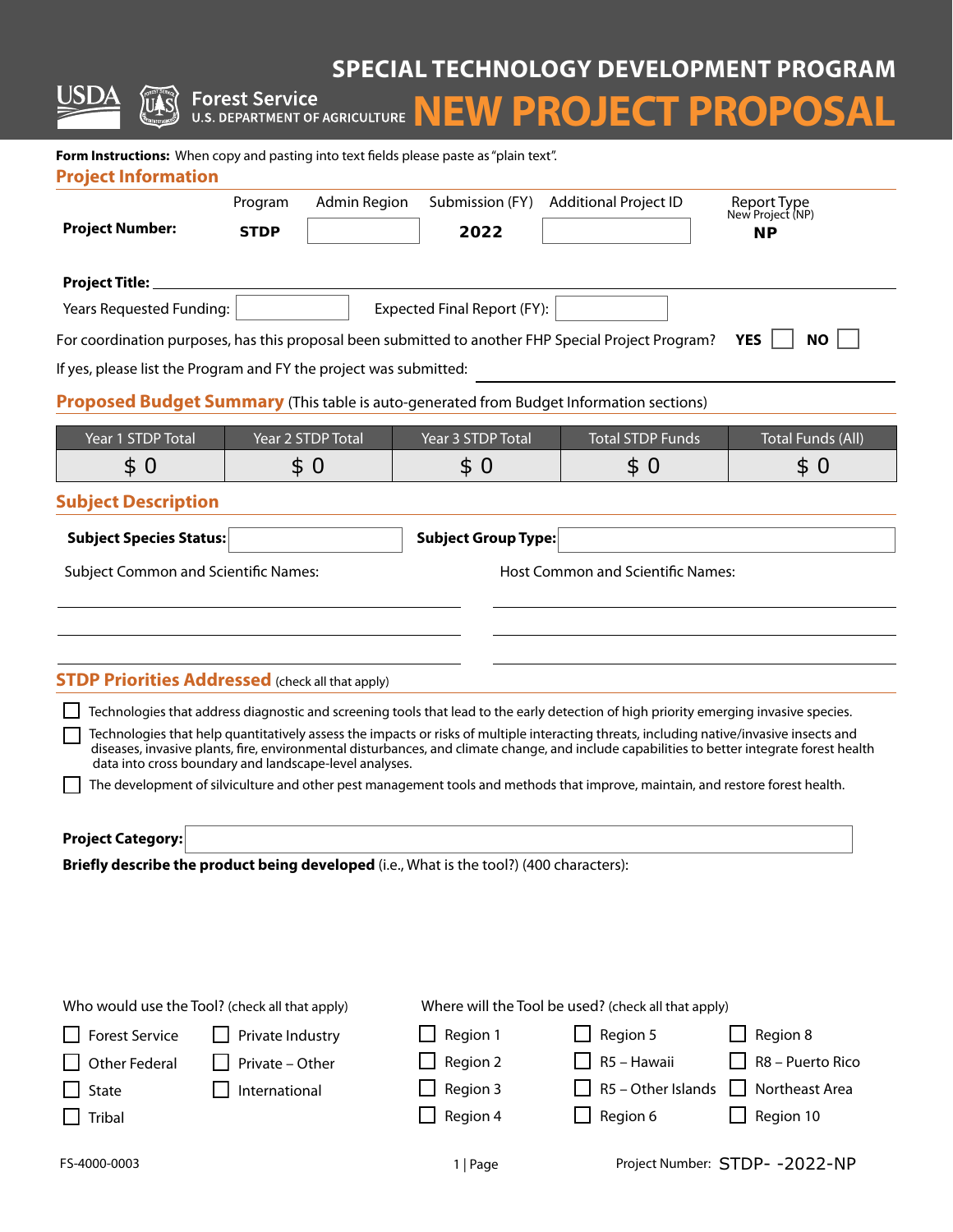Define the product being developed (e.g., how does the tool being developed tie into the FHP mission, when will it be ready and who will maintain the tool if maintenance is necessary?) (2000 characters including spaces):

Provide Background, Justification, & Research Basis (e.g., Describe the management problem, the research leading up to this tool, and research that shows this is the next step in the process of developing a management tool) (2000 characters including spaces):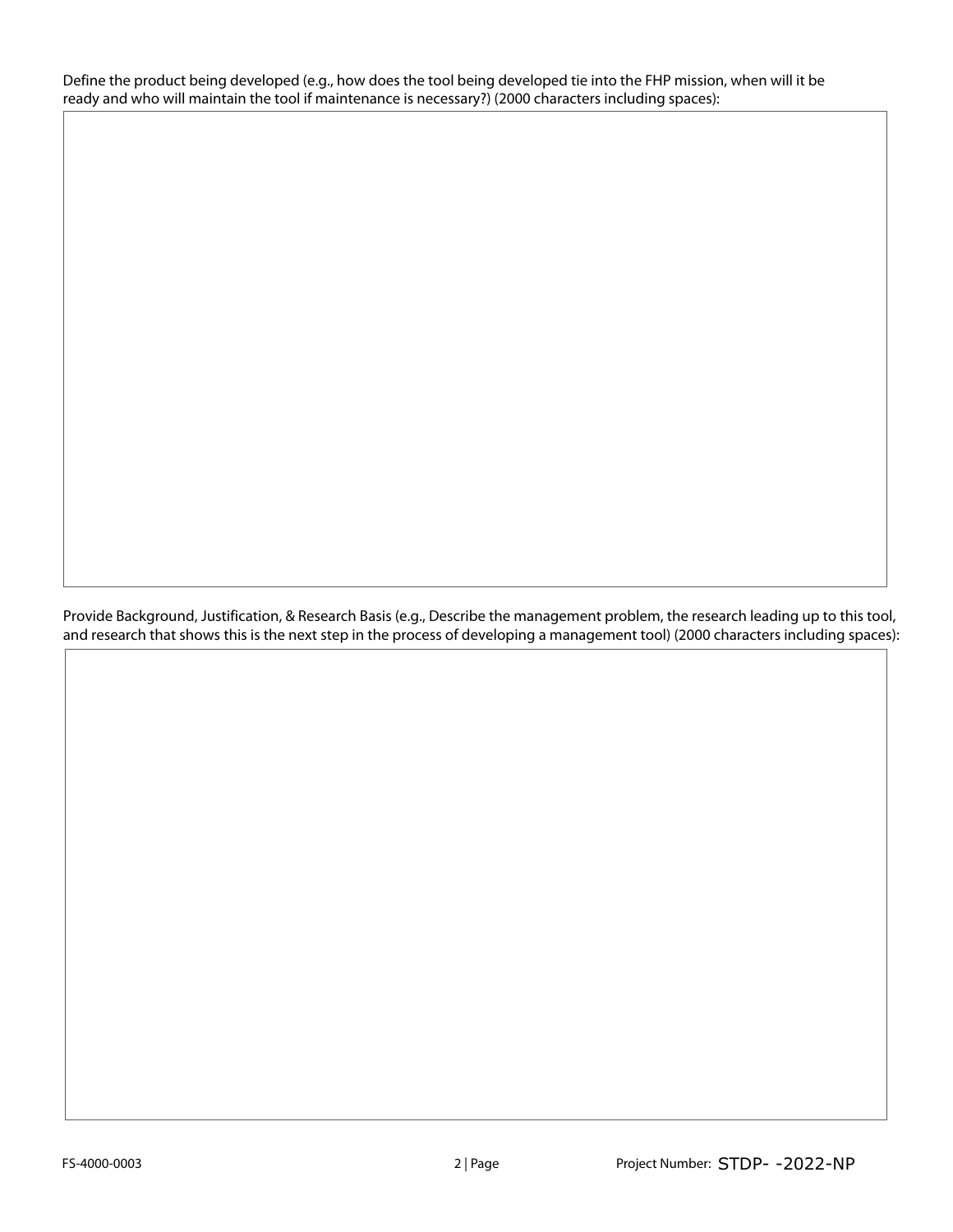Methods (Please present information in a clear and concise manner, include a a timeline of activities, and use terminology that can be understood by a general audience) (6000 characters including spaces):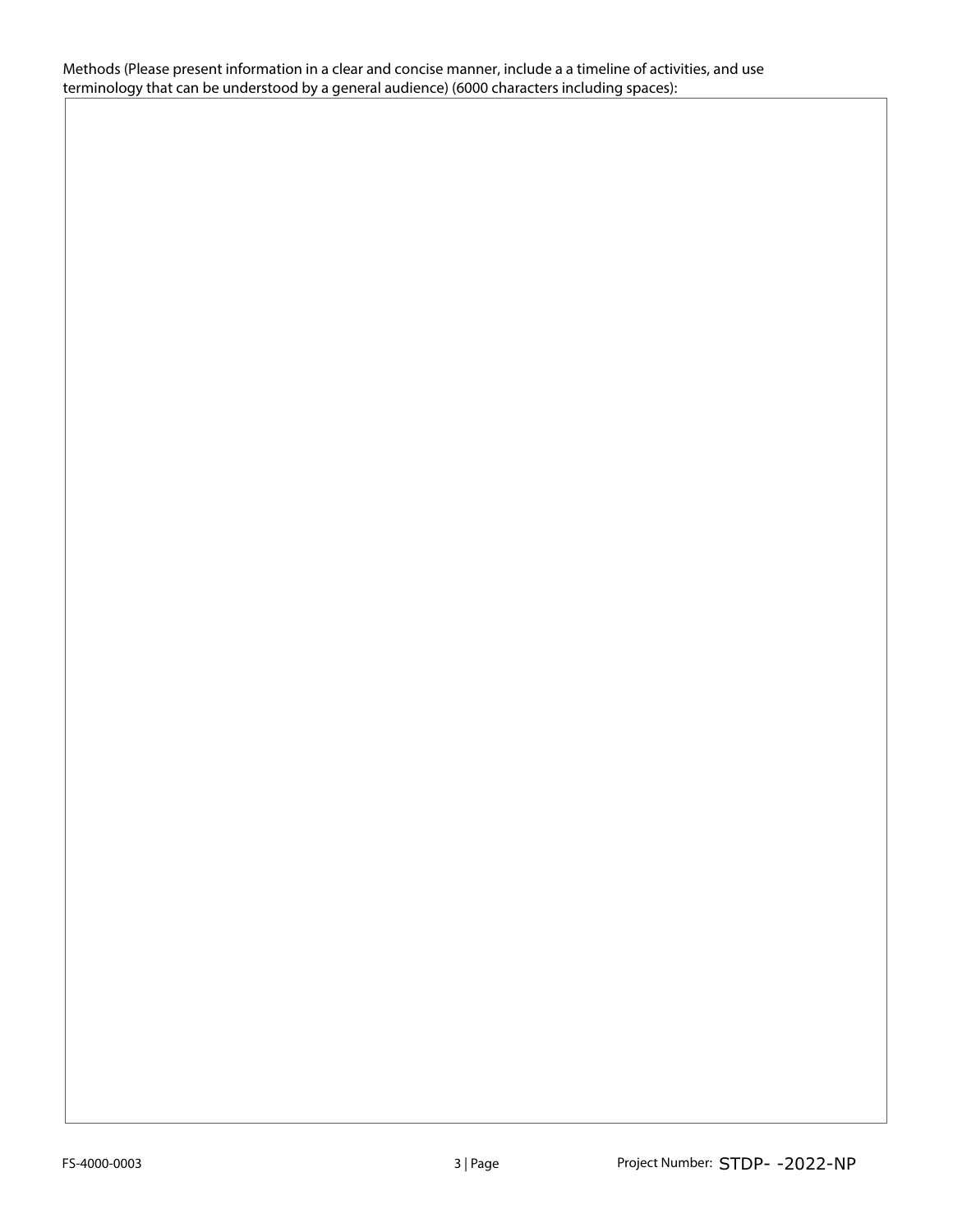Describe stakeholder involvement in development of the proposal and application of the new technology (e.g., How involved are managers in the project?) (1200 characters including spaces):

Describe technology transfer and the expected impacts to Forest Health/Forest Management (e.g., How will the tool be shared and how will it change current management?) (1200 characters including spaces):

Products/Measures of Success (Provide a timeline of expected project accomplishments including yearly deliverables and expected products/progress/activities) (1200 characters including spaces):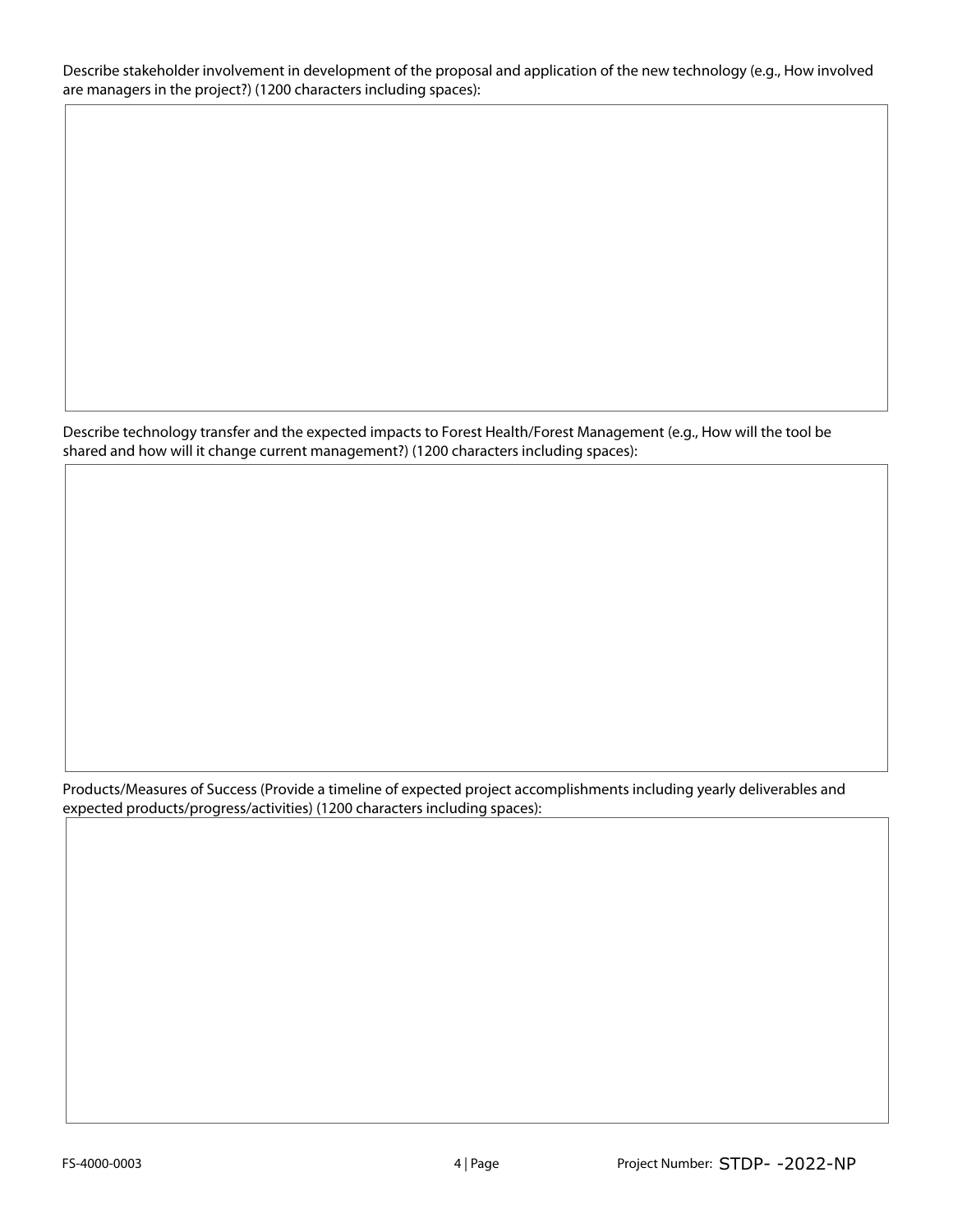Citations: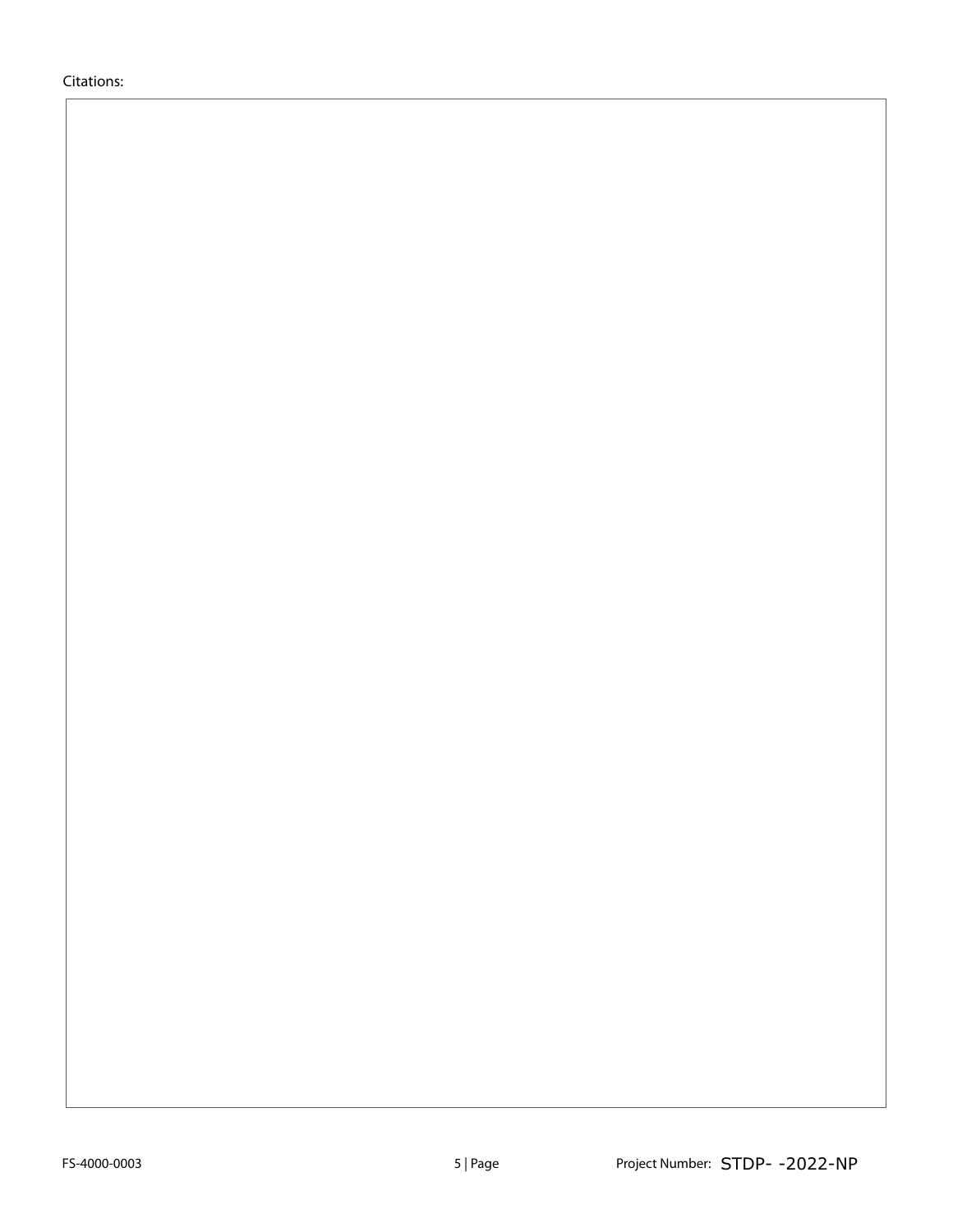## Year 1 Budget Information (For a summary of total project costs, see page 1)

Federal Fiscal Year (FY):

| Budget                            | <b>Requested STDP</b><br>Funding | Non-Federal Match**         | Leveraged Funds*** | <b>Match Source</b> | Leveraged Source |
|-----------------------------------|----------------------------------|-----------------------------|--------------------|---------------------|------------------|
| Salary                            |                                  |                             |                    |                     |                  |
| <b>Travel for Data Collection</b> |                                  |                             |                    |                     |                  |
| Travel to Meetings*               |                                  |                             |                    |                     |                  |
| Travel for Other                  |                                  |                             |                    |                     |                  |
| Contracting                       |                                  |                             |                    |                     |                  |
| Equipment                         |                                  |                             |                    |                     |                  |
| Supplies                          |                                  |                             |                    |                     |                  |
| Overhead                          |                                  |                             |                    |                     |                  |
| Other                             |                                  |                             |                    |                     |                  |
|                                   |                                  | \$0                         | \$0                |                     |                  |
|                                   |                                  | SUBTOTAL $\vert \$ 0 \vert$ |                    |                     |                  |

Overhead Rate % (Describe in Notes):  $|$  and the set of the Secret 2 and 1 Total:

\$ 0

Year 1 Notes (Please include additional Forest Service contributions or contributions from other federal sources) (2000 characters including spaces):

\* Funds allocated for "Travel to Meetings" in year 1 will only be approved for proposals requesting a single year of funding. Please see STDP Instructions and Guidelines document for additional travel restrictions.

\*\* Non-Federal Matching (cost sharing) funds are raised from outside sources to increase the level of support provided by the Federal Government. This includes both cash and in-kind contributions. \*\*\* Leveraged Funds are raised from outside sources to increase the level of support provided by the Federal Government (including cash and in-kind contributions) beyond the non-Federal matching requirements.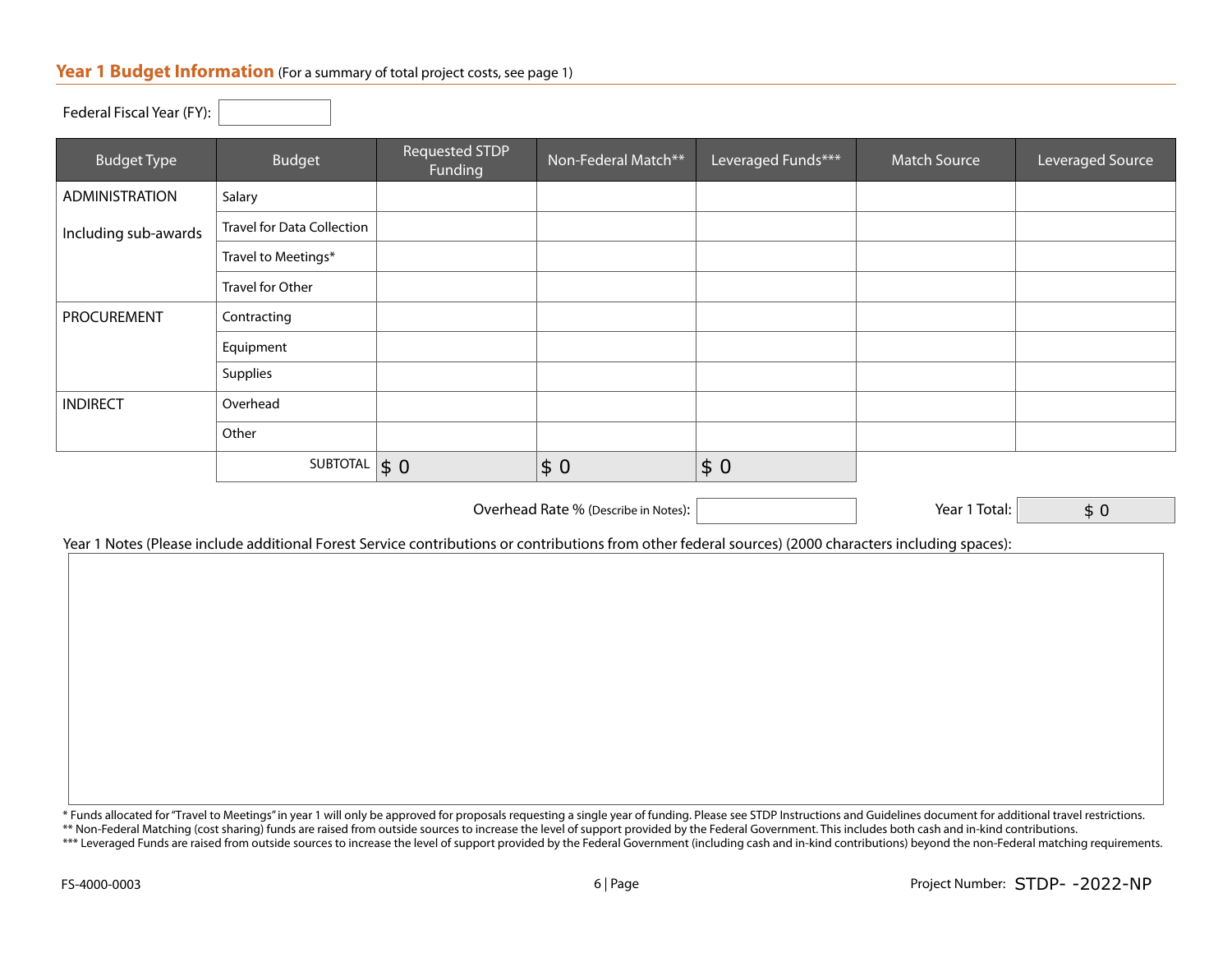#### **Year 2 Budget Information** (For a summary of total project costs, see page 1)

Federal Fiscal Year (FY):

| <b>Budget Type</b>    | Budget                            | Requested STDP<br>Funding | Non-Federal Match | Leveraged Funds | <b>Match Source</b> | Leveraged Source |
|-----------------------|-----------------------------------|---------------------------|-------------------|-----------------|---------------------|------------------|
| <b>ADMINISTRATION</b> | Salary                            |                           |                   |                 |                     |                  |
| Including sub-awards  | <b>Travel for Data Collection</b> |                           |                   |                 |                     |                  |
|                       | <b>Travel to Meetings</b>         |                           |                   |                 |                     |                  |
|                       | Travel for Other                  |                           |                   |                 |                     |                  |
| <b>PROCUREMENT</b>    | Contracting                       |                           |                   |                 |                     |                  |
|                       | Equipment                         |                           |                   |                 |                     |                  |
|                       | Supplies                          |                           |                   |                 |                     |                  |
| <b>INDIRECT</b>       | Overhead                          |                           |                   |                 |                     |                  |
|                       | Other                             |                           |                   |                 |                     |                  |
|                       | SUBTOTAL                          | \$0                       | \$0               | \$0             |                     |                  |

Overhead Rate %: Year 2 Total:

\$ 0

Year 2 Notes (Please include additional Forest Service contributions or contributions from other federal sources) (2000 characters including spaces):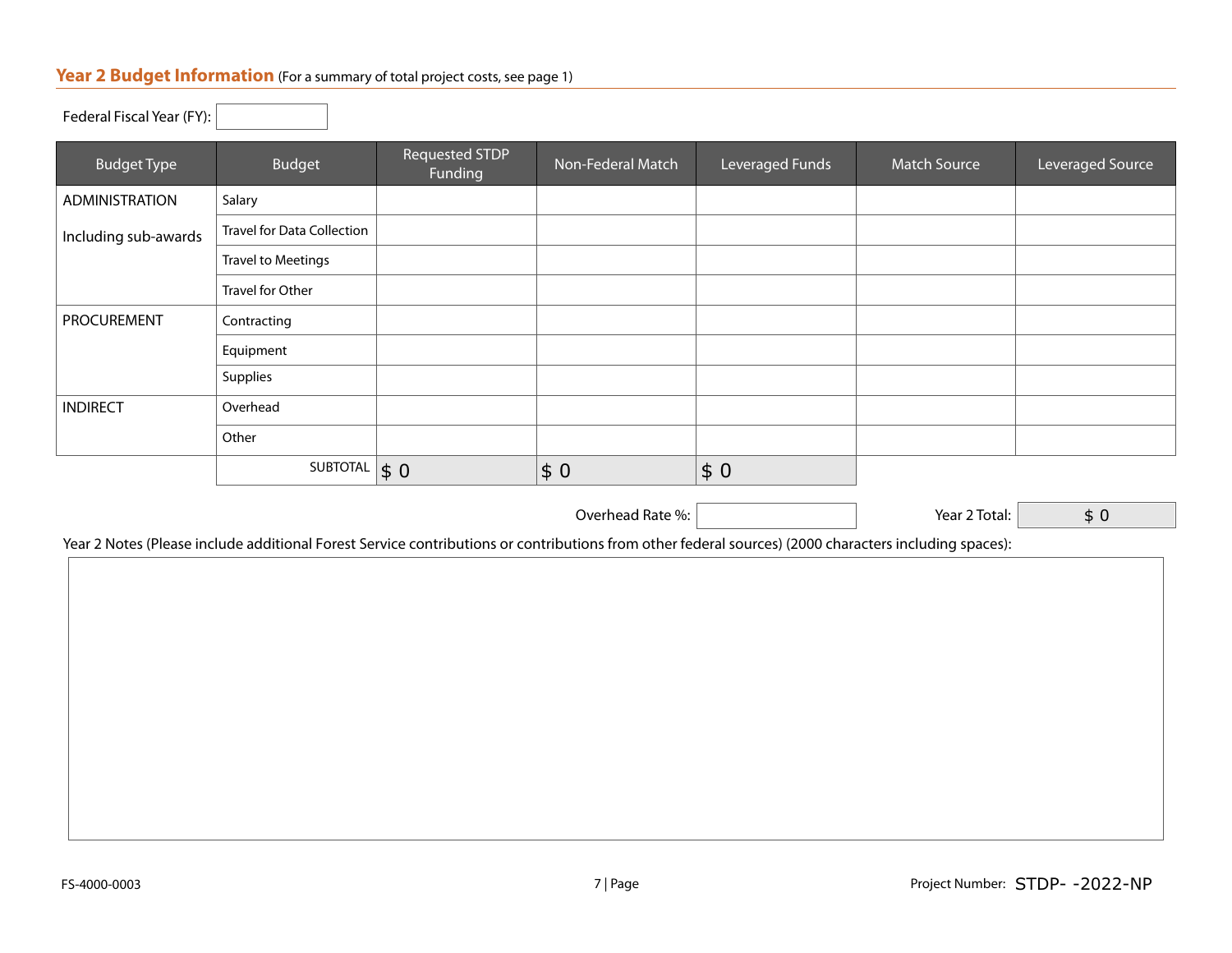## **Year 3 Budget Information** (For a summary of total project costs, see page 1)

| Federal Fiscal Year (FY): |                               |                           |                   |                 |                     |                  |
|---------------------------|-------------------------------|---------------------------|-------------------|-----------------|---------------------|------------------|
| <b>Budget Type</b>        | <b>Budget</b>                 | Requested STDP<br>Funding | Non-Federal Match | Leveraged Funds | <b>Match Source</b> | Leveraged Source |
| <b>ADMINISTRATION</b>     | Salary                        |                           |                   |                 |                     |                  |
| Including sub-awards      | Travel for Data Collection    |                           |                   |                 |                     |                  |
|                           | <b>Travel to Meetings</b>     |                           |                   |                 |                     |                  |
|                           | Travel for Other              |                           |                   |                 |                     |                  |
| <b>PROCUREMENT</b>        | Contracting                   |                           |                   |                 |                     |                  |
|                           | Equipment                     |                           |                   |                 |                     |                  |
|                           | Supplies                      |                           |                   |                 |                     |                  |
| <b>INDIRECT</b>           | Overhead                      |                           |                   |                 |                     |                  |
|                           | Other                         |                           |                   |                 |                     |                  |
|                           | SUBTOTAL $\vert \$ 0 \rangle$ |                           | \$0               | $\vert \$ 0$    |                     |                  |

Overhead Rate %: Vear 3 Total:

\$ 0

Year 3 Notes (Please include additional Forest Service contributions or contributions from other federal sources) (2000 characters including spaces):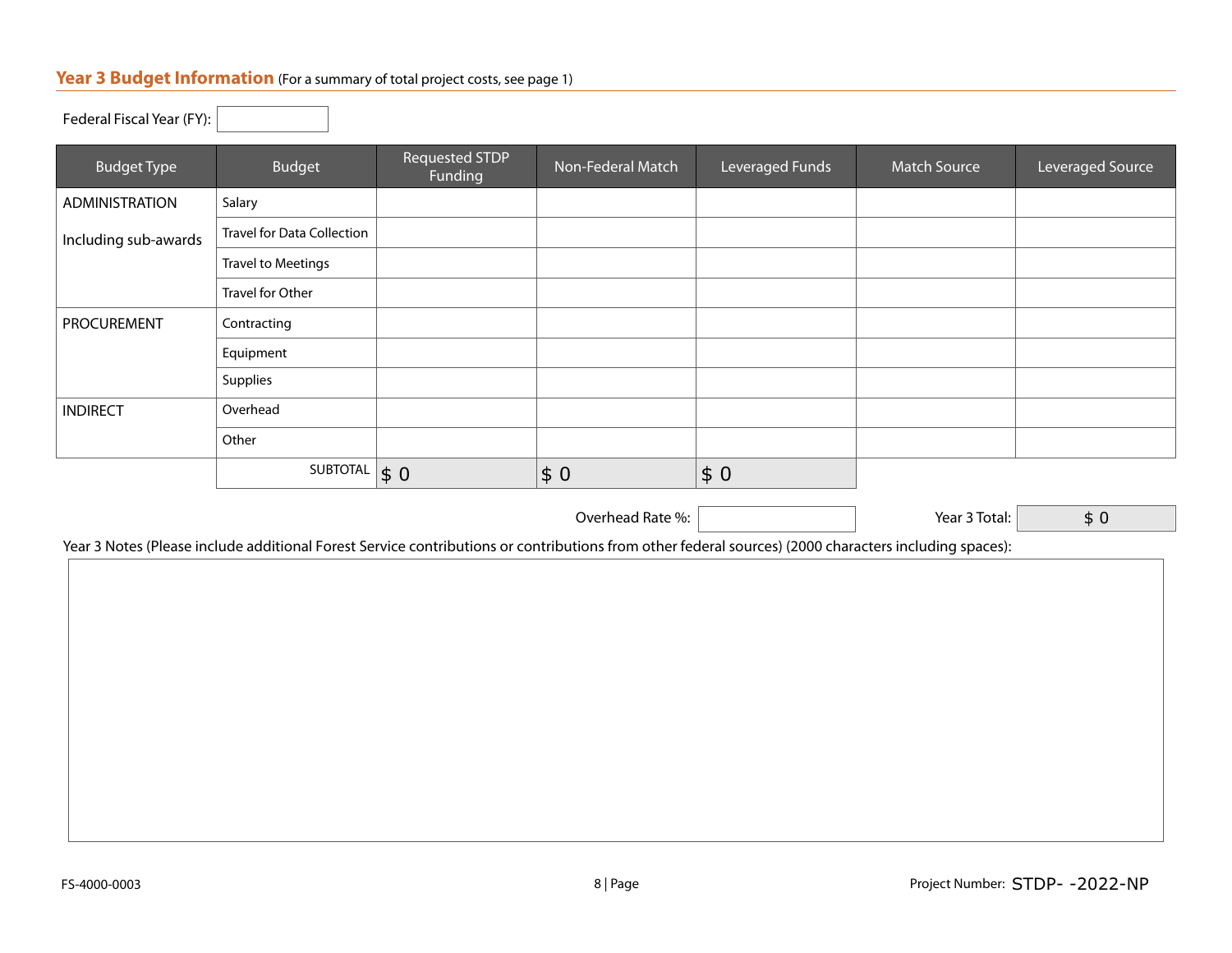### **Project Contacts** (The Funding Coordinator is the individual who manages project funds. A single funding coordinator must be selected.)

| <b>FHP Sponsor</b>                               |                             |
|--------------------------------------------------|-----------------------------|
|                                                  |                             |
|                                                  |                             |
|                                                  |                             |
|                                                  | Funding Coordinator: $\Box$ |
| <b>Principal Investigators</b>                   |                             |
|                                                  |                             |
|                                                  |                             |
|                                                  |                             |
|                                                  | Funding Coordinator: $\Box$ |
|                                                  |                             |
|                                                  |                             |
|                                                  |                             |
|                                                  |                             |
|                                                  |                             |
|                                                  |                             |
|                                                  |                             |
|                                                  | Funding Coordinator: $\Box$ |
| <b>Cooperators</b>                               |                             |
|                                                  |                             |
|                                                  |                             |
|                                                  |                             |
|                                                  |                             |
|                                                  |                             |
|                                                  |                             |
|                                                  |                             |
| Project Role: $\Box$ Funding Coordinator: $\Box$ |                             |
|                                                  |                             |
|                                                  |                             |
|                                                  |                             |
|                                                  | Funding Coordinator: $\Box$ |